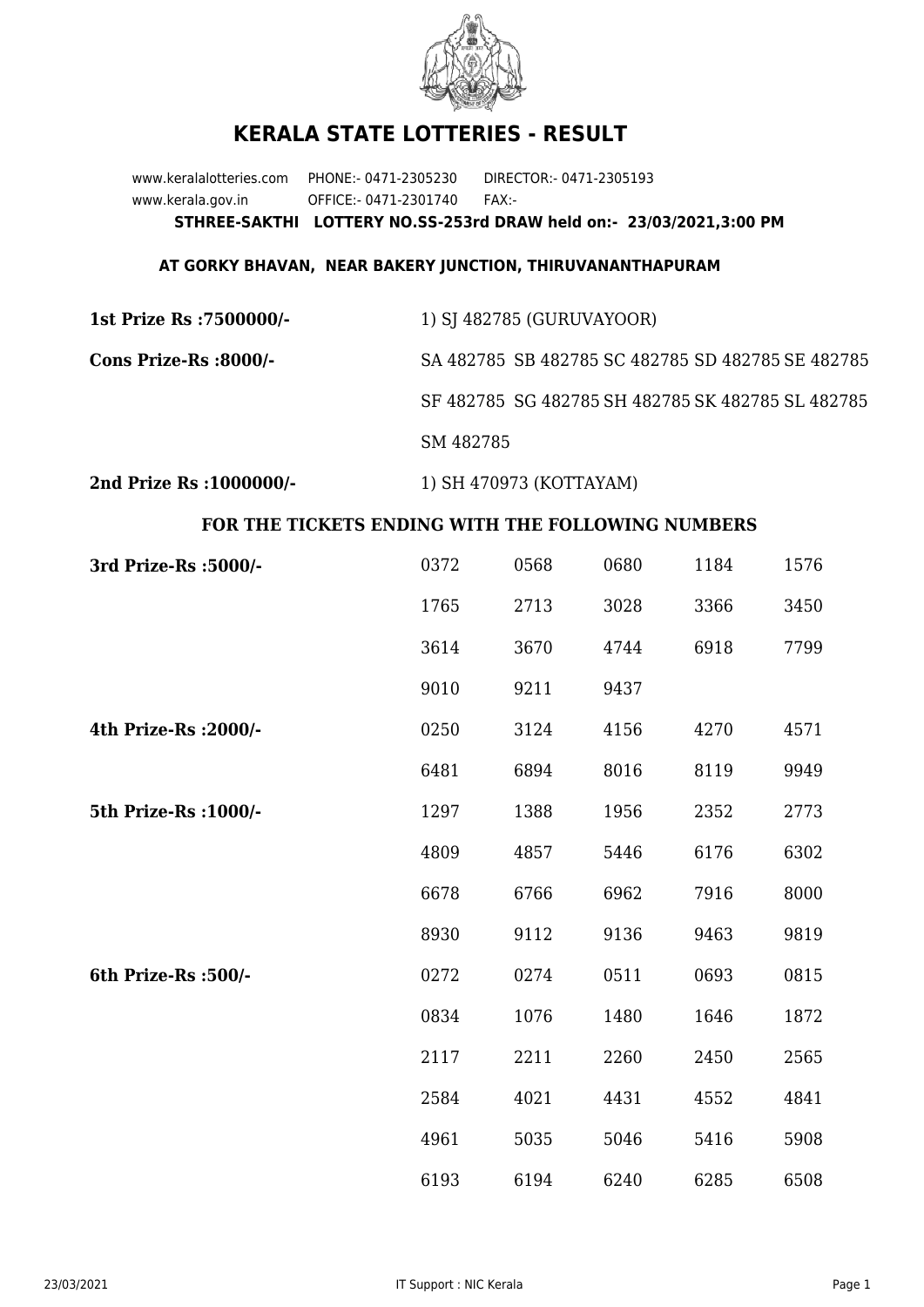|                      | 6593 | 6744 | 6785 | 6810 | 6981 |
|----------------------|------|------|------|------|------|
|                      | 7015 | 7334 | 7511 | 7523 | 7836 |
|                      | 7874 | 8422 | 8451 | 8590 | 9090 |
|                      | 9193 | 9394 | 9408 | 9451 | 9642 |
|                      | 9677 | 9886 |      |      |      |
| 7th Prize-Rs : 200/- | 0003 | 0148 | 0280 | 0686 | 0874 |
|                      | 0918 | 0935 | 0996 | 1889 | 1937 |
|                      | 2120 | 2493 | 2601 | 2656 | 3073 |
|                      | 3651 | 3705 | 4613 | 5086 | 5110 |
|                      | 5131 | 5161 | 5490 | 5504 | 5549 |
|                      | 5578 | 5679 | 6583 | 6807 | 7057 |
|                      | 7133 | 7252 | 7372 | 7411 | 7469 |
|                      | 7825 | 7903 | 8269 | 8309 | 8311 |
|                      | 8341 | 8580 | 8591 | 8615 | 9647 |
| 8th Prize-Rs : 100/- | 0084 | 0093 | 0222 | 0329 | 0356 |
|                      | 0512 | 0602 | 0752 | 0769 | 0820 |
|                      | 0881 | 0893 | 0939 | 1035 | 1049 |
|                      | 1132 | 1241 | 1339 | 1508 | 1534 |
|                      | 1567 | 1582 | 1858 | 1941 | 2221 |
|                      | 2304 | 2374 | 2465 | 2511 | 2557 |
|                      | 2746 | 2759 | 2890 | 2895 | 2908 |
|                      | 2976 | 3025 | 3169 | 3362 | 3413 |
|                      | 3436 | 3453 | 3573 | 3604 | 3668 |
|                      | 3804 | 3811 | 3834 | 3883 | 3896 |
|                      | 3988 | 3999 | 4101 | 4216 | 4219 |
|                      | 4257 | 4260 | 4331 | 4345 | 4346 |
|                      | 4413 | 4435 | 4493 | 4743 | 4778 |
|                      | 4863 | 5077 | 5243 | 5278 | 5575 |
|                      | 5590 | 5641 | 5830 | 5891 | 6041 |